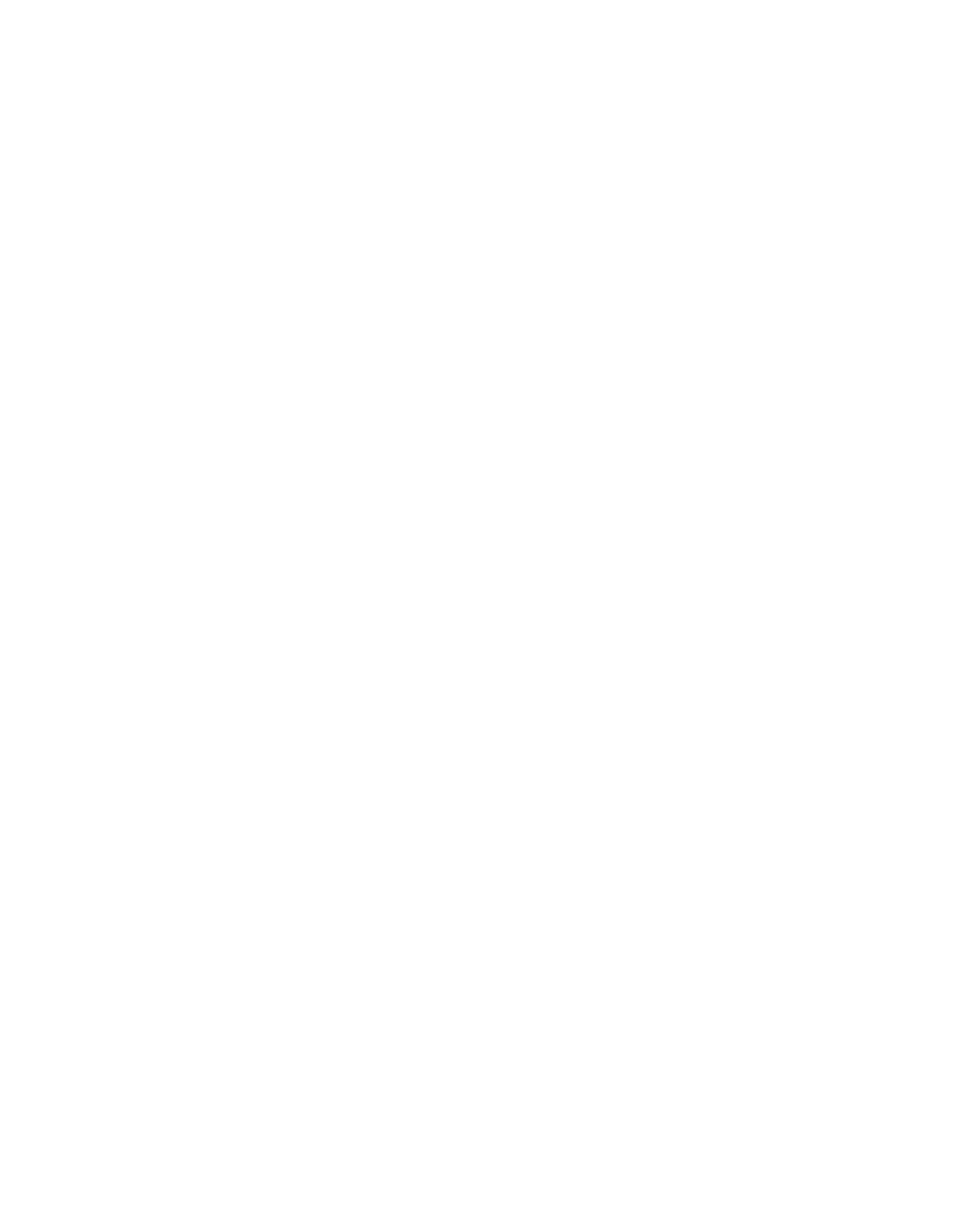## *New* Egyptian Publication

WILLIAM STEVENSON SMITH, *Ancient Egypt as represented in the Museum of Fine Arts,*  Boston, 4th edition. Boston, Massachusetts, 1960; 215 pages; 132 illustrations; map. \$2.00 at the Sales Desk (postage additional).

The author has completely revised this fourth edition of *Ancient Egypt,* and has incorporated in it the most recent advances in Egyptological studies as well as acquisitions made since the last edition (1952). An elaborate bibliography (including a summary index to articles on Egyptian subjects in previous issues of the *Bulletin*) and an extensive note on chronological problems will help student and interested reader alike. The handbook has been freshly designed, inside and out, by Mr. Carl Zahn, the Museum Designer; and its usefulness and attractiveness have been enhanced by the addition of a map of Ancient Egypt, new photographs, and four color plates. Although written as a guide to the collections in the Museum of Fine Arts, *Ancient Egypt* serves equally well as an introduction to the history of all ancient Egyptian Art.

- I. Acc. No. 60.133. Limestone; h. 66 cm.; w. 85 cm. Charles Amos Cummings Bequest and Gift of Horace L. Mayer.
- 2. Acc. No. 60.134. Limestone; h. 64 cm.; w. 84.5 cm. Charles Amos Cummings **11.** *Archaeology, 8* **(1955),** p. *80.*  Bequest.
- **3.** Alfred Barry, *The Life* and *Works of Sir Charles Barry,* London, 1867, p. 136; plan and view of Canford Manor.
- 4. The Earl of Bessborough, *Lady Charlotte Guest, Extracts from her Journal, 1833- 1852,* London, 1950, pp. **184,** *208-209,*  211, 266, 279-280, 299.
- *5. Bulletin of the Metropolitan Museum of Art, 28 (February, 1933)* pp. 18-24; N.S. *18 (April, 1960),* p. 241, Frontispiece.
- 6. Several fragmentary historical reliefs of Sennacherib and one of Assurbanipal (Acc. No. 55.121.4) are in New York; see *Bulletin* **of** *the Metropolitan Museum of Art, 3 (February, 1945),* pp. 152-160. Part of a hunting scene from Sargon's palace is in the Oriental Institute of the University of Chicago; Gordon Loud, *Khorsabad, I, Oriental Institute Publications, XXXVIII,* Chicago, 1936, pp. 71-78.
- 7. R. D. Barnett, *Assyrian Palace Reliefs,*  London, 1960, pp. 19-20.
- 8. Known from the drawing reproduced by **A.** Paterson, *Assyrian Sculptures, Palace* of *Sinacherib,* The Hague, 1915, Pls. 44-45.
- **NOTES:** 9. Paterson, op. *cit.,* Pls. 40-41; photograph, repeated by drawing in C. J. Gadd, *The Stories* of *Assyria,* London, 1936, Pl. 13.
	- 10. Paterson, *op. cit.,* Pl. 43 and drawing in Gadd, *op.* cit., Pl. 14, which is the same as the upper part of our Fig. 4.
	-
	- **12.** Three captives, Assyrian soldier and part of oxen drawing cart, Sotheby, *Catalogue*  for Sale, Nov. 16, **1959,** No. 54.
	- 13. Paterson, op. cit., Pls. 94-95.
	- 14. Acc. No. 33.683. Attributed mistakenly to Assurbanipal in *Bulletin of the Museum of Fine Arts, 34 (1936),* p. 10, Fig. 4; see C. J. Gadd, *The Stories* of *Assyria,* p. 242.
	- also to come from this room. No. *56*  probably adjoined the right side of a Babylonian town beside a thicket of reeds in Room LI (Paterson, *op. cit.,* Pl. 94, which repeats the drawing in Layard, *Nineveh arid Babylon,* New York, 1853, p. 66). To complete the list of the seven recently discovered Can ford reliefs, No. *55,* **now** in the Ashmolean Museum at Oxford, belongs to a different kind of scene, apparently in Room XLV. 15. Sotheby, *Catalogue,* No. *59,* is thought
	- 16. Paterson, *op. cit.,* PI. *80* (Room XLV).
	- 17. Paterson, *op. cit.,* Pl. 79; Gadd, *op. cit.,*  Pl. 18; A. T. Olmstead, *History of Assyria*, New York, 1923, p. 288.
	- *op. cit.,* pp. 266, **313.**  18. Paterson, *op. cit.,* Pl. 39; Olmstead,